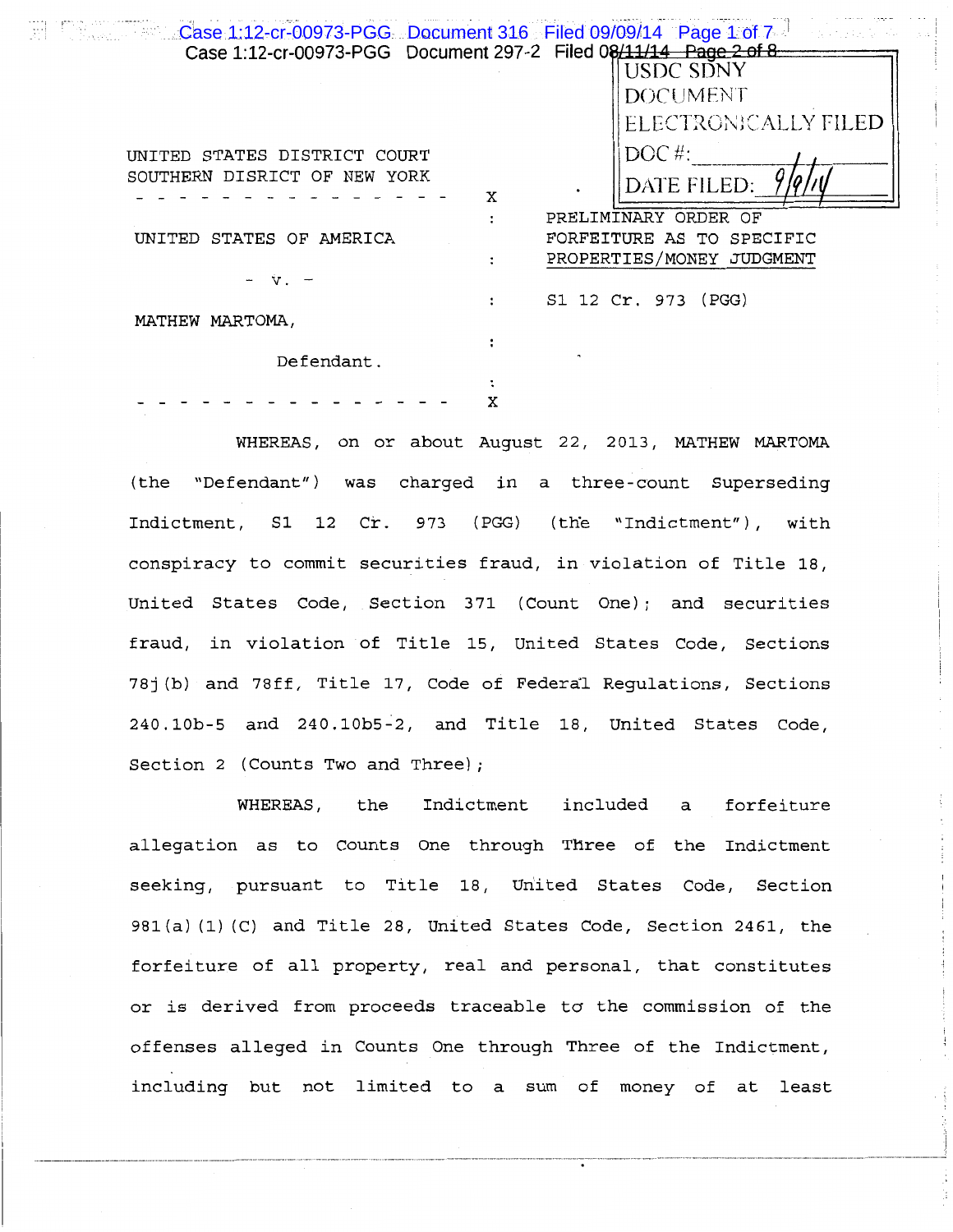\$9, 300, 000 in United States currency representing the proceeds obtained as a result of the offenses alleged in the Indictment, and all right, title and interest in the following specific property:

- a. the real property and appurtenances, with all improvements and attachments thereon, located at 2464 W. Maya Palm Drive, Boca Raton, Florida, more particularly described as Parcel ID 06-43- 47-29-10-005-0020;
- b. up to \$3,246,320.62 in ·funds on deposit in account number 1512369446 at American Express Bank, held in the name of Mathew C. Martoma;
- c. up to \$245, 000 in funds on deposit in account number 146674626 at ING Direct, held in the name of Rosemary Martoma; and
- d. up to \$934, 897. 77 in funds or other assets in account number 88047594915 at Vanguard, held in the name of Mathew and Rosemary Martoma Foundation;

(collectively, the "Specific Properties");

.,

WHEREAS, on or about September 24, 2013, the Court entered a Post-Indictment Consensual Protective Order Pursuant to Title 18, United States Code, Section 981, Title 28, United States Code, Section 2461, and Title 21, United States Code, Section 853, restraining the Specific Properties;

WHEREAS, on or about February 6, 2014, following a trial, a jury in the Southern District of New York found the Defendant guilty of Counts One through Three of the Indictment;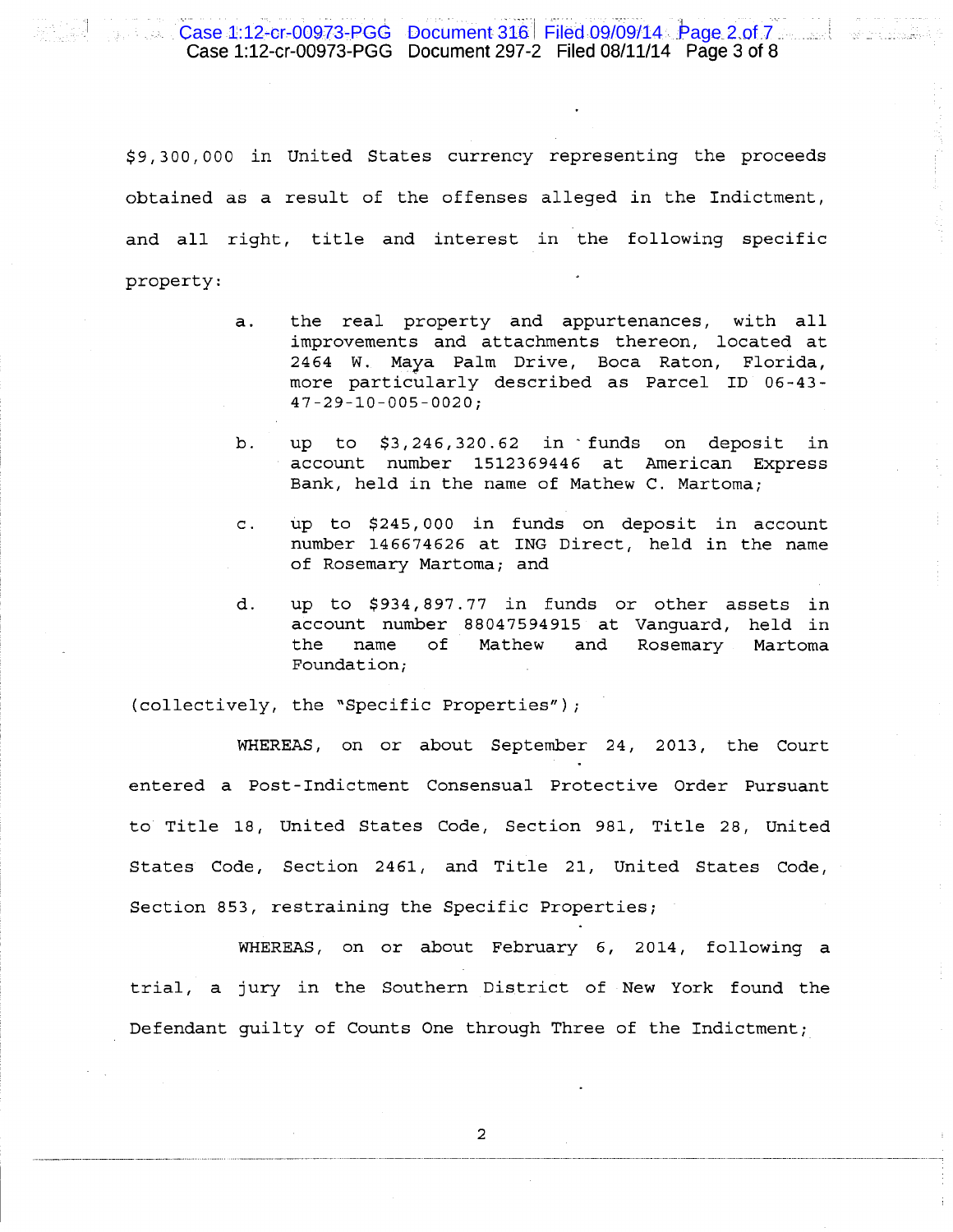## i ! Case 1:12-cr-00973-PGG Document 297-2 Filed 08/11/14 Page 4 of 8 Case 1:12-cr-00973-PGG Document 316 Filed 09/09/14 Page 3 of 7

WHEREAS, on September  $\chi$ , 2014, the Defendant was sentenced and ordered to forfeit: (i) \$9,380,322 in United States currency, representing the amount of proceeds obtained as a result of the offenses charged in Counts One through Three of the Indictment, and (ii) all of his right, title and interest in the Specific Properties;

WHEREAS, pursuant to Title 21, United States Code, Section 853(g), and Rules 32.2(b) (3), and 32.2(b) (6) of the Federal Rules of Criminal Procedure, the Government is now entitled, pending any assertion of third-party claims, to reduce the Specific Properties to its possession and to notify any and all persons who reasonably appear to be a potential claimant of their interest therein;

NOW, THEREFORE, IT IS ORDERED, ADJUDGED AND DECREED THAT:

1. As a result of the offenses charged in Counts One through Three of the Indictment, of which the Defendant was found guilty, a money judgment in the amount of \$9, 380, 322 in United States currency (the "Money Judgment") shall be entered against the Defendant.

2. As a result of the offenses charged in Counts One through Three of the Indictment, of which the Defendant was found guilty, all of the Defendant's right, title and interest in the Specific Properties is hereby forfeited to the United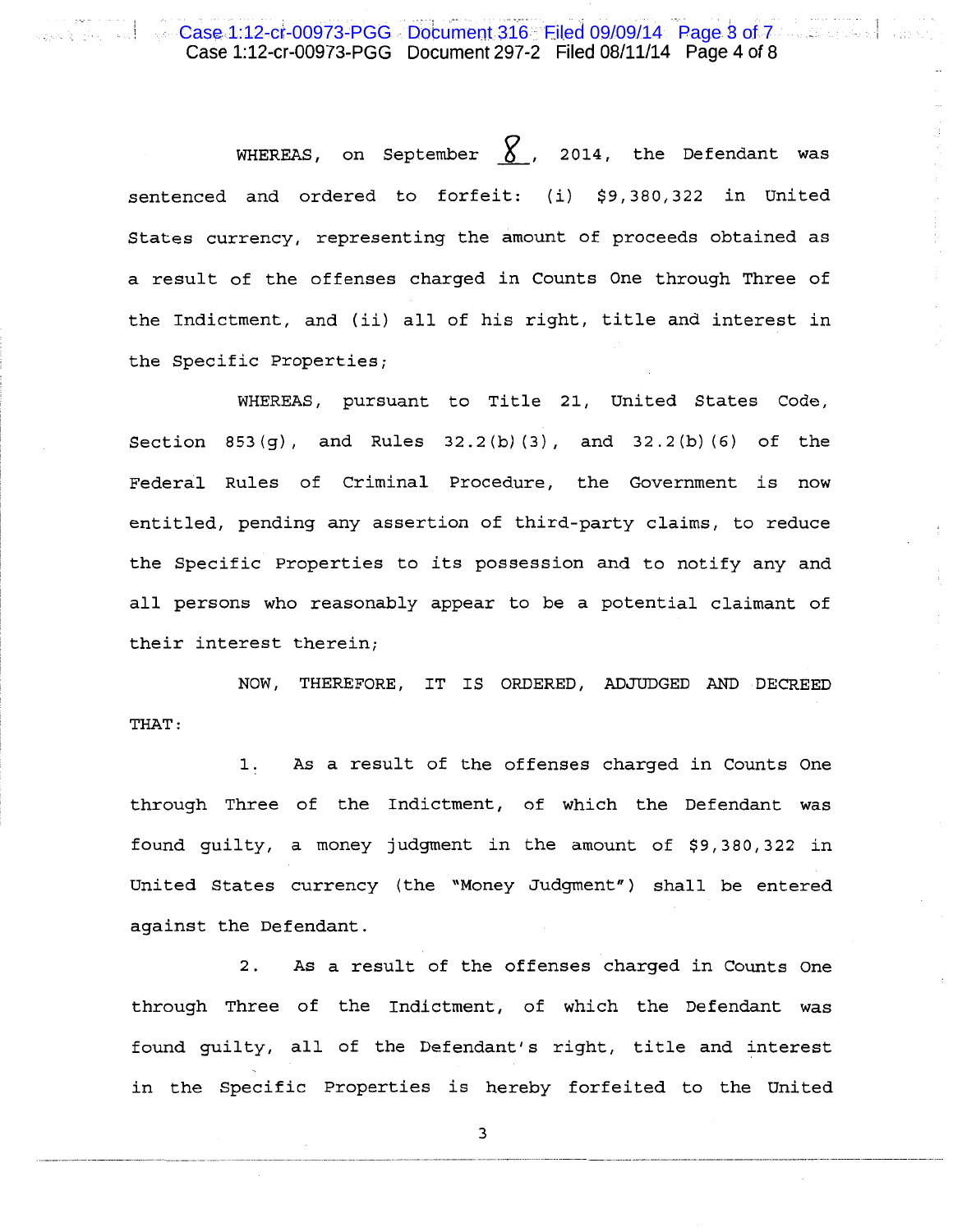## case 1.12-cr-00973-RGG Document 316. Filed 09/09/14 Page 4 0FV<br>Case 1:12-cr-00973-PGG Document 297-2 Filed 08/11/14 Page 5 of 8 Case 1:12-cr-00973-PGG Document 316 Filed 09/09/14 Page 4 of 7

, . ~ ." . I :- .

States for disposition in accordance with the law, subject to the provisions of Title 21, United States Code, Section 853.

3. Pursuant to Rule 32.2(b) (4) of the Federal Rules of Criminal Procedure, upon entry of this Preliminary Order of Forfeiture as to Specific Properties/Money Judgment, this Preliminary Order of Forfeiture as to Specific Properties/Money Judgment is final as to the Defendant, and shall be deemed part of the sentence of the Defendant, and shall be included in the judgment of conviction therewith.

4. Upon entry of this Preliminary Order of Forfeiture as to Specific Properties/Money Judgment, the United States Marshals Service (or its designee) is authorized to seize the Specific Properties and hold the Specific Properties in its secure custody and control.

5. Pursuant to Title 21, United States Code, Section  $853(n)(1)$ , Rule  $32.2(b)(6)$  of the Federal Rules of Criminal Procedure, and Rules  $G(4)$  (a) (iv) (C) and  $G(5)$  (a) (ii) of the Supplemental Rules for Admiralty or Maritime Claims and Asset Forfeiture Actions, the United States shall publish for at least thirty (30) consecutive days on the official government internet forfeiture site, www. forfeiture. gov, notice of this Preliminary Order of Forfeiture as to Specific Properties/Money Judgment. Any person, other than the Defendant in this case, claiming an interest in any of the Specific Properties must file a petition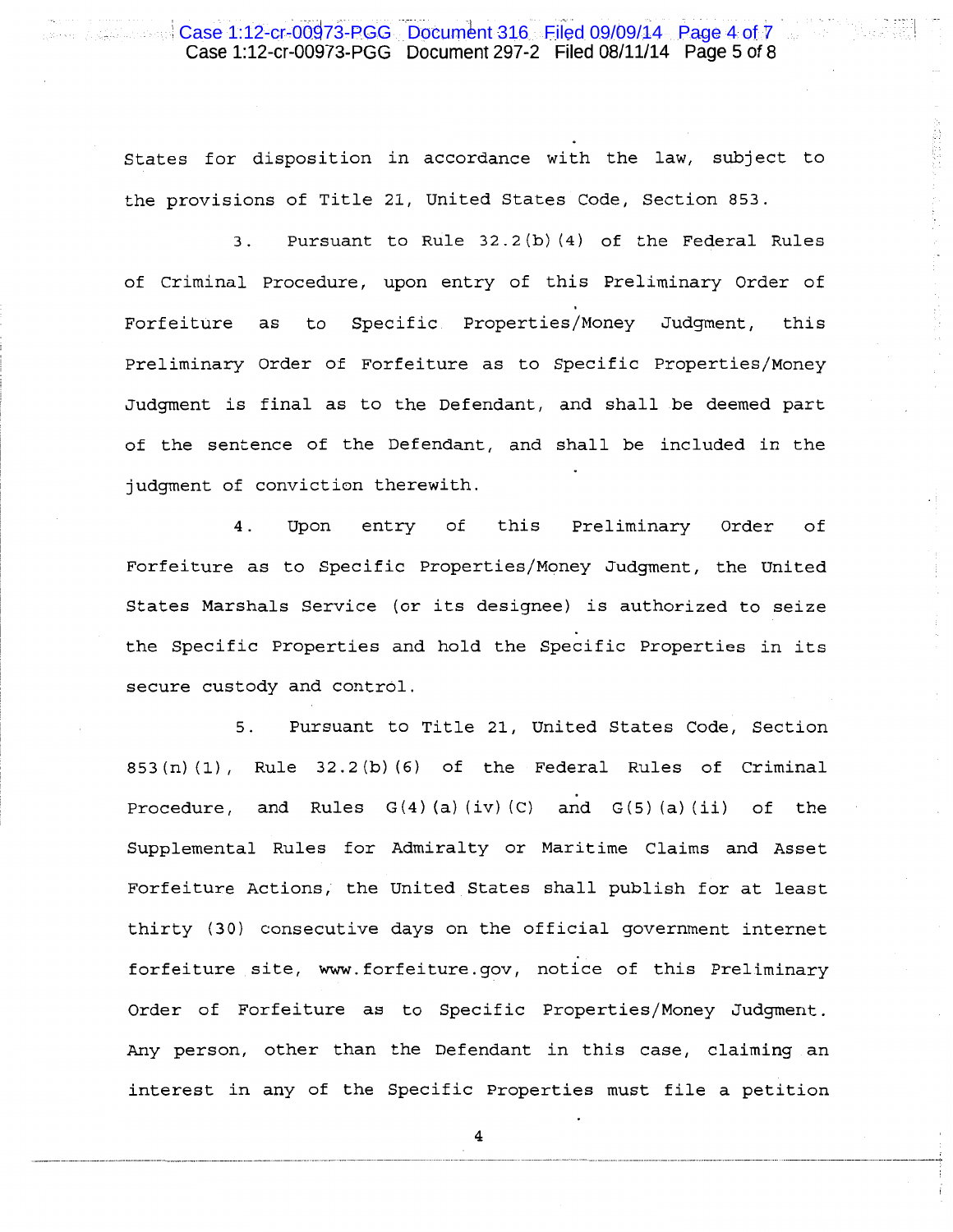## ment 316 . Filed 09/09/14 Case 1:12-cr-00973-PGG Document 297-2 Filed 08/11/14 Page 6 of 8 Case 1:12-cr-00973-PGG Document 316 Filed 09/09/14 Page 5 of 7

within sixty (60) days from the first day of publication of the notice on this official government internet site, or no later than thirty-five (35) days from the mailing of actual notice, whichever is earlier.

6. This notice shall state that the petition shall be for a hearing to adjudicate the validity of the petitioner's alleged interest in any of the Specific Properties, shall be signed by the petitioner under penalty of perjury, and shall set forth the nature and extent of the petitioner's right, title and interest in any of the Specific Properties and any additional facts supporting the petitioner's claim and the relief sought, pursuant to Title 21, United States Code, Section 853(n}.

7. Pursuant to Rule 32.2(b) (6) (A) of the Federal Rules of Criminal Procedure, the Government shall send notice to any person who reasonably appears to be a potential claimant with standing to contest the forfeiture in the ancillary proceeding.

8. Upon adjudication of all third-party interests, this Court will enter a Final Order of Forfeiture with respect to the Specific Properties pursuant to Title 21, United States Code, Section 853(n) and Rule 32.2(c) (2) of the Federal Rules of Criminal Procedure, in which all third-party interests will be addressed.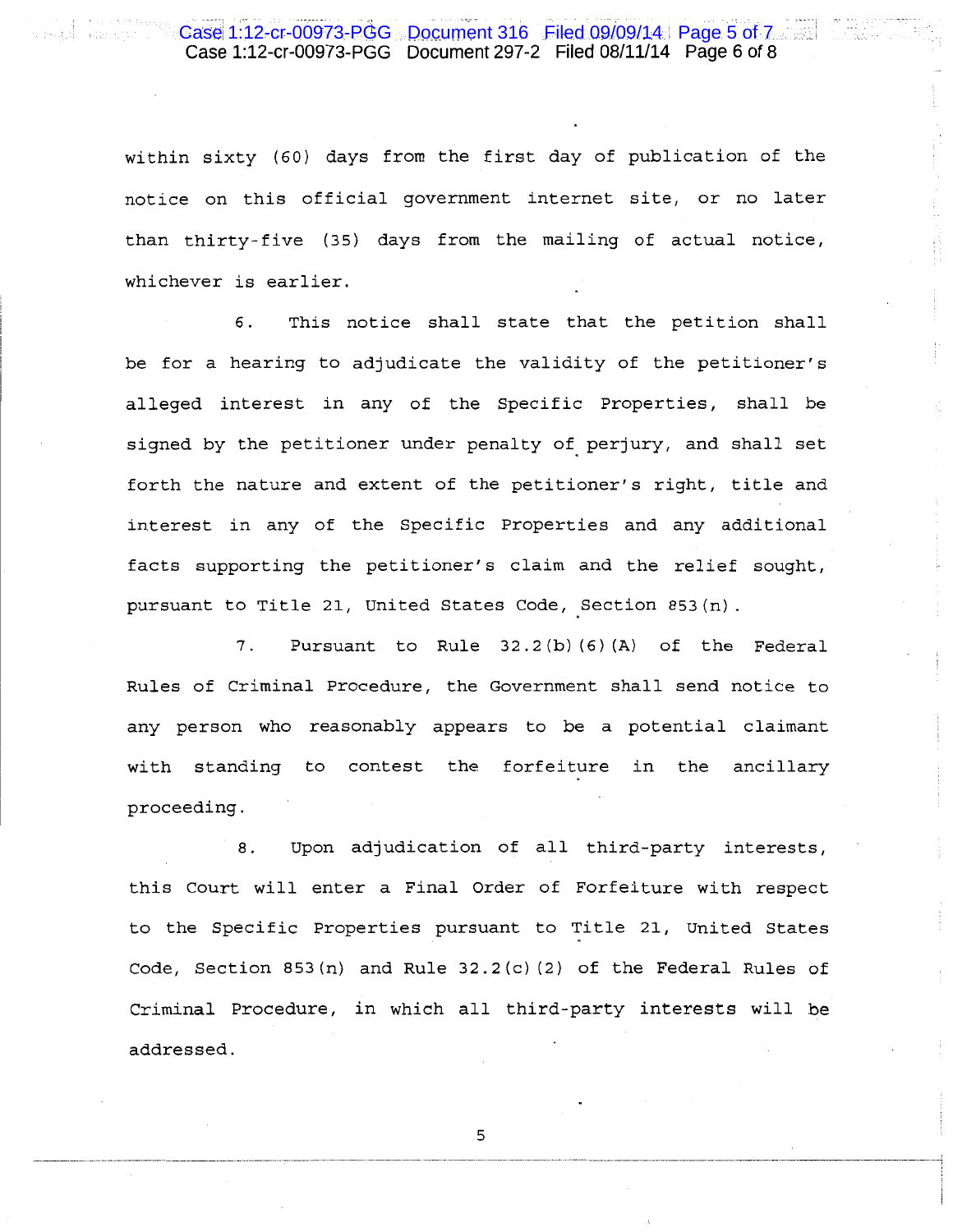9. All payments on the outstanding Money Judgment shall be made by postal money order, bank or certified check, made payable, in this instance, to the "United States Marshals Service," and delivered by mail to the United States Attorney's Office, Southern District of New York, Attn: Money Laundering and Asset Forfeiture Unit, One St. Andrew's Plaza, New York, New York 10007, and shall indicate the Defendant's name and case number.

10. Upon entry of this Preliminary Order of Forfeiture as to Specific Properties/Money Judgment and pursuant to Title 21, United States Code, Section 853, the United States Marshals Service shall be authorized to deposit the payments on the Money Judgment in the Assets Forfeiture Fund, and the United States shall have clear title to such forfeited property.

11. Pursuant to Rule  $32.2(b)(3)$  of the Federal Rules of Criminal Procedure, upon entry of this Preliminary Order of Forfeiture as to Specific Properties/Money Judgment, the United States Attorney's Office is authorized to conduct any discovery needed to identify, locate or dispose of forfeitable property, including depositions, interrogatories, requests for production of documents and the issuance of subpoenas, pursuant to Rule 45 of the Federal Rules of Civil Procedure.

12. The Court shall retain jurisdiction to enforce this Preliminary Order of Forfeiture as to Specific